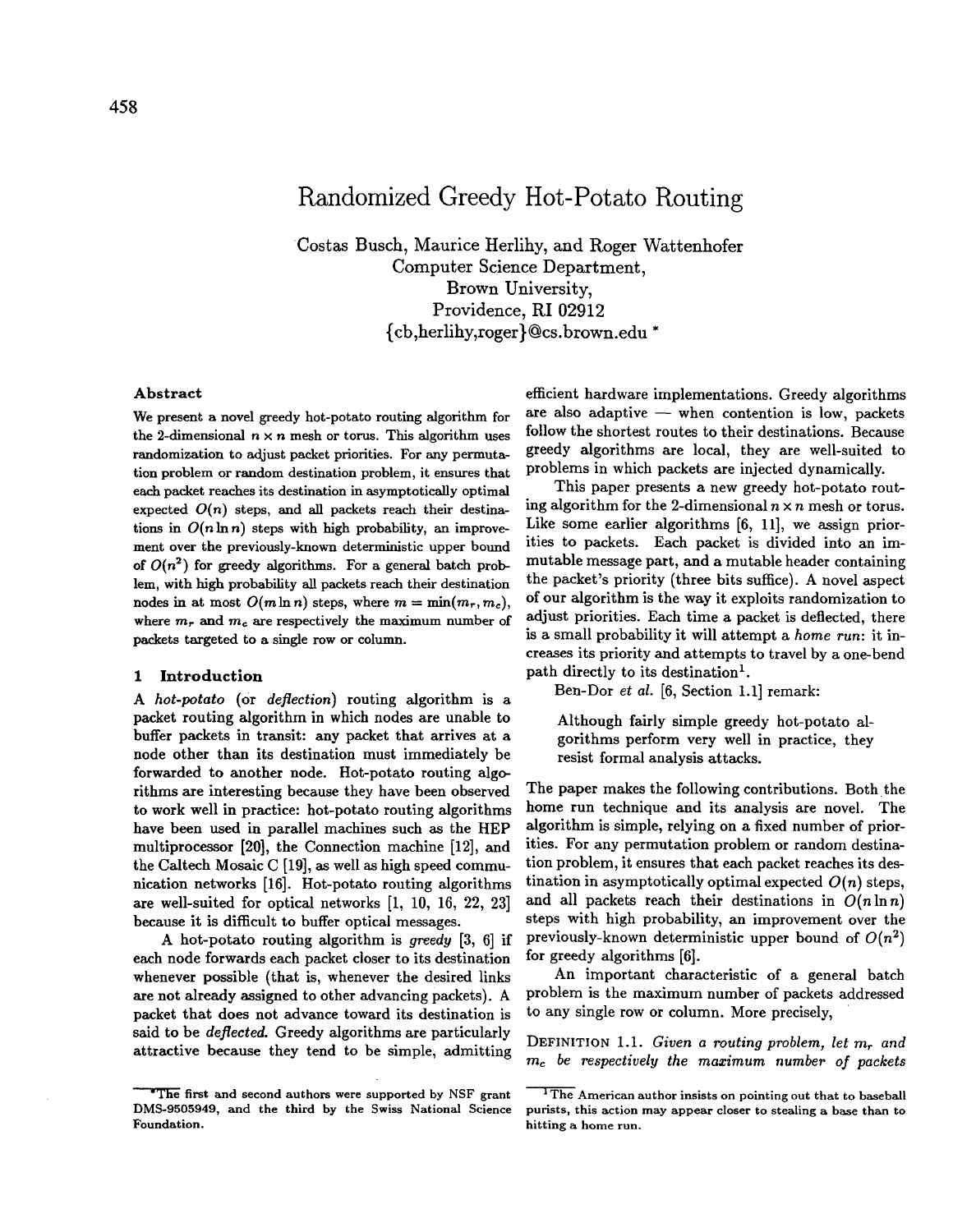*targeted to a single row or column. Define* 

$$
m := \max(n, \min(m_r, m_c)).
$$

Many of our complexity results are expressed in terms of  $m$  (and  $n$ ). The value  $m$  is a rough reflection of a problem's inherent difficulty: high values of m imply high potential levels of congestion, and vice-versa.

Our algorithm guarantees that all packets reach their destination nodes in at most  $O(m \ln n)$  steps, with high probability, even when nodes do not know the value of m. Our algorithm applies to both the 2-dimensional mesh and torus.

### 2 Related Work

Hot-potato routing was first proposed by Baran [3]. There are several results for the mesh and torus networks for greedy and non-greedy hot-potato routing algorithms. (For a more complete review of hot-potato algorithms, see [18].)

For greedy hot-potato routing, Ben-Dor *et al.* [6] give a potential function analysis and they provide a simple algorithm for the 2-dimensional  $n \times n$  mesh with  $O(n\sqrt{k})$  steps, where k is the total number of packets to be routed. They generalized their techniques for the d-dimensional mesh to obtain  $O(e^d n^{d-1}k^{1/d})$ steps. Borodin *et al.* [7] present a complicated deterministic greedy hot-potato routing algorithm for the d-dimensional mesh and the 2-dimensional torus where any packet p finishes in at most  $dist(p) + 2(k-1)$  steps, where  $dist(p)$  is the initial distance of p from its destination (they also present a simple non-greedy algorithm with similar results). For the 2-dimensional mesh and torus this algorithm preserves the  $O(n^{1.5})$  bound given by Bar-Noy *et al.* [2]. For the 2-dimensional case a similar result was independently obtained by Ben-Aroya *et al.* [4]. For a single destination or a small set of destinations Ben-Aroya *et al.* [5] present a randomized algorithm on the *d*-dimensional mesh that finishes in  $O(k/d)$ steps, with high probability.

For non-greedy hot-potato routing, Feige and Raghavan [9] present an algorithm for the  $n \times n$  torus that routes any random destination problem in  $2n +$  $O(\ln n)$  steps with high probability. They also give an alternative algorithm that routes any permutation problem in 9n steps with high probability. Newman and Schuster [17] give a deterministic algorithm for permutation routing on the  $n \times n$  mesh that finishes in  $7n+o(n)$ steps and is based on sorting. This result was improved by Kaufmann *et al.* [14] to  $3.5n + o(n)$  steps. Kaklamanis *et al.* [13] present an algorithm that routes most of the permutations in the d-dimensional torus in  $dn/2 + O(\ln^2 n)$  steps and in the 2-dimensional mesh in  $2n + O(\ln^2 n)$  steps. Bar-Noy *et al.* [2] present a simple

deterministic algorithm for the  $n \times n$  mesh and torus that routes any permutation problem in  $O(n^{1.5})$  steps. Specifically, their algorithm routes any batch problem in  $O(n\sqrt{m_c})$  steps where  $m_c$  is the maximum number of packets destined to any column. They also give a more complicated algorithm that runs in  $O(n^{1+\epsilon})$  steps for every constant  $\epsilon > 0$ . Spirakis and Triantafillou [21] describe a routing algorithm for the random destination problem on the two-dimensional mesh. In this algorithm, the average time to deliver all packets, where the average is taken over all possible destination assignments, is  $O(n \log n)$ . Broder and Upfal [8] give a dynamic analysis of a non-greedy algorithm for the torus.

# **3** Preliminaries

We consider an  $n \times n$  rectangular mesh of nodes, for  $n > 2$ . Each node has coordinates  $(x, y)$ , for  $0 \le x, y <$ n, where  $x$  is a column and  $y$  a row. The lower-left corner has coordinates  $(0, 0)$  and the upper-right corner  $(n-1, n-1)$ . Each node (except at the edge of the mesh) is connected to its neighbors by four bidirectional *links,*  denoted *up, down, left* and *right.* 

Nodes take steps synchronously. At each step, a node receives at most one packet on each incoming link, routes them, and sends at most one packet on each outgoing link. The *distance* between nodes  $(x_0, y_0)$  and  $(x_1, y_1)$  is the quantity

$$
|x_0-x_1|+|y_0-y_1|.
$$

This distance measures how long it takes an undeflected packet to travel from  $(x_0, y_0)$  to  $(x_1, y_1)$ . This distance is sometimes called the *Manhattan* metric or *L2 norm.* 

Our algorithm also applies to the *n x n torus,*  in which each node with row (or column) coordinate  $n-1$  has a link to the node with row (or column) coordinate 0. For brevity, we will focus here on the mesh, postponing discussion about the torus to the discussion section below.

Every packet has a destination node. A packet is *restricted* if it is on the same row or column as its destination. A *good link* for a packet is one that brings it closer to its destination, and a *bad link* is one that does not. A packet is *deflected* if it is forwarded along a bad link. A node that receives a packet can tell whether it was just deflected by comparing its destination and its link. Good *row links* and *column links* are defined in the obvious way.

The algorithm introduced here is *greedy:* a packet fails to follow a good link only if some other packet already occupies that link. Our algorithm makes use of *priorities:* each node routes higher-priority packets before routing lower-priority packets. As a result, a packet is deflected only if its good links are already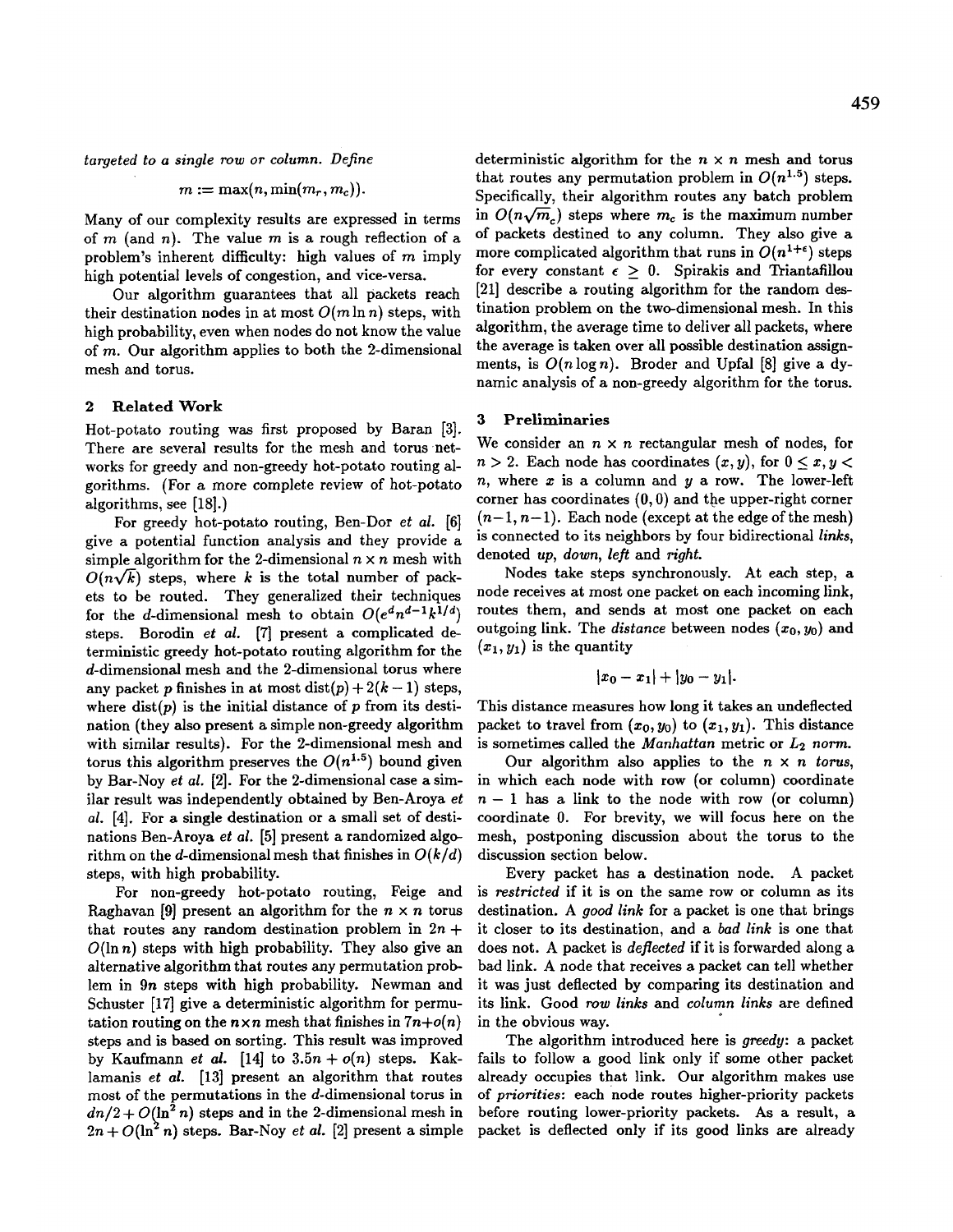taken by packets of greater or equal priority.

In a *batch* problem, each node sends at most one packet at time zero. In the *batch permutation* problem, each node sends a packet, and no two packets have the same destination. In the *random destination* problem, each node sends a packet and the destinations are chosen uniformly at random. For these problems, we are interested in the number of steps needed to deliver every packet.

#### **4 The Algorithm**

We start with a highly simplified, informal overview of our algorithm, intended to convey the intuition underlying the technical details. Initially, all packets are routed greedily with equal (low) priority. Each time a packet is deflected, however, there is a small probability that it will become *excited,* causing its priority to jump higher. When a packet becomes *excited,* it tries to take one of the two shortest "one-bend" paths to its destination, a strategy we call a *home run.* The home run succeeds if the packet arrives at its destination without further deflection.

As described below, a packet assumes several different priorities at different stages of a home run. For now, it is enough to say that a packet attempting a home run will be deflected only if it encounters certain other packets attempting "conflicting" home runs. An essential aspect of our algorithm is that any packet that attempts a home run will succeed with constant probability (that is, probability independent of  $n$ ). We exploit this property to analyze both the expected and "with high probability" behavior of the algorithm.

• A randomized algorithm is often best understood as a game against an adversary who attempts to frustrate the algorithm's goals. In our model, an adversary can disrupt a home run by packet  $\pi$  only by "launching" other excited packets on a collision course with  $\pi$ . The adversary launches a packet by deflecting it in the hope it will become excited and proceed to collide with  $\pi$ . If that packet fails to become *excited,* however, then it will have priority lower than  $\pi$ , and cannot deflect  $\pi$ . The key insight underlying this part of the analysis is that the adversary has at most one chance to launch any particular packet against  $\pi$ . Suppose the adversary deflects a packet  $\sigma$  with the intent of disrupting a home run by  $\pi$ . If the deflection fails to excite  $\sigma$ , then no subsequent action by the adversary can cause  $\sigma$  to disrupt  $\pi$ 's current home run. Our analysis exploits this observation by bounding the adversary's "ammunition" against any particular attempted home run.

The algorithm assigns every packet one or more *preferred* links, and tries to forward each packet along a preferred link. A preferred link is always a good



Figure 1: States and Priority

link (taking the packet closer to its destination), but not every good link is preferred. A packet can occupy the following states, where each state corresponds to a priority (see Figure 1).

- *normal:* A packet starts out in the *normal* state. In this state, the good links are preferred: each node forwards a normal packet along one of its good links, unless those links are already occupied by other packets.
- *excited:* When a packet is deflected, it enters the *excited* state with probability p (given below), and remains *normal* with probability  $(1 - p)$ . When a packet becomes *excited,* it tries to follow a one-bend path to its destination (a home run). It flips a coin to choose whether to traverse the row or the column first, and this choice determines its preferred link.
- *running:* If a packet starting a home run chooses to traverse the column first, it is in the *running*. state on the column part of its one-bend path. In this state, the good column link is preferred. If it chooses the row first, the packet is in the *running*. state on the row, and the good row link is preferred.
- *turning:* If a packet starting a home run chooses to traverse the column first, it enters the *turning*, state when it reaches its destination row, and its preferred link is along the row. If it chooses the row first, it enters the *turning<sub>c</sub>* state, and its preferred link is along the column.
- *walking:* If a packet starting a home run chooses to traverse the column first, it is in the *walking*. state as it traverses the destination row, and the preferred link is the good row link. If it chooses the row, it is in the *walking*<sub>c</sub> state as it traverses the column, and the preferred link is the good column link.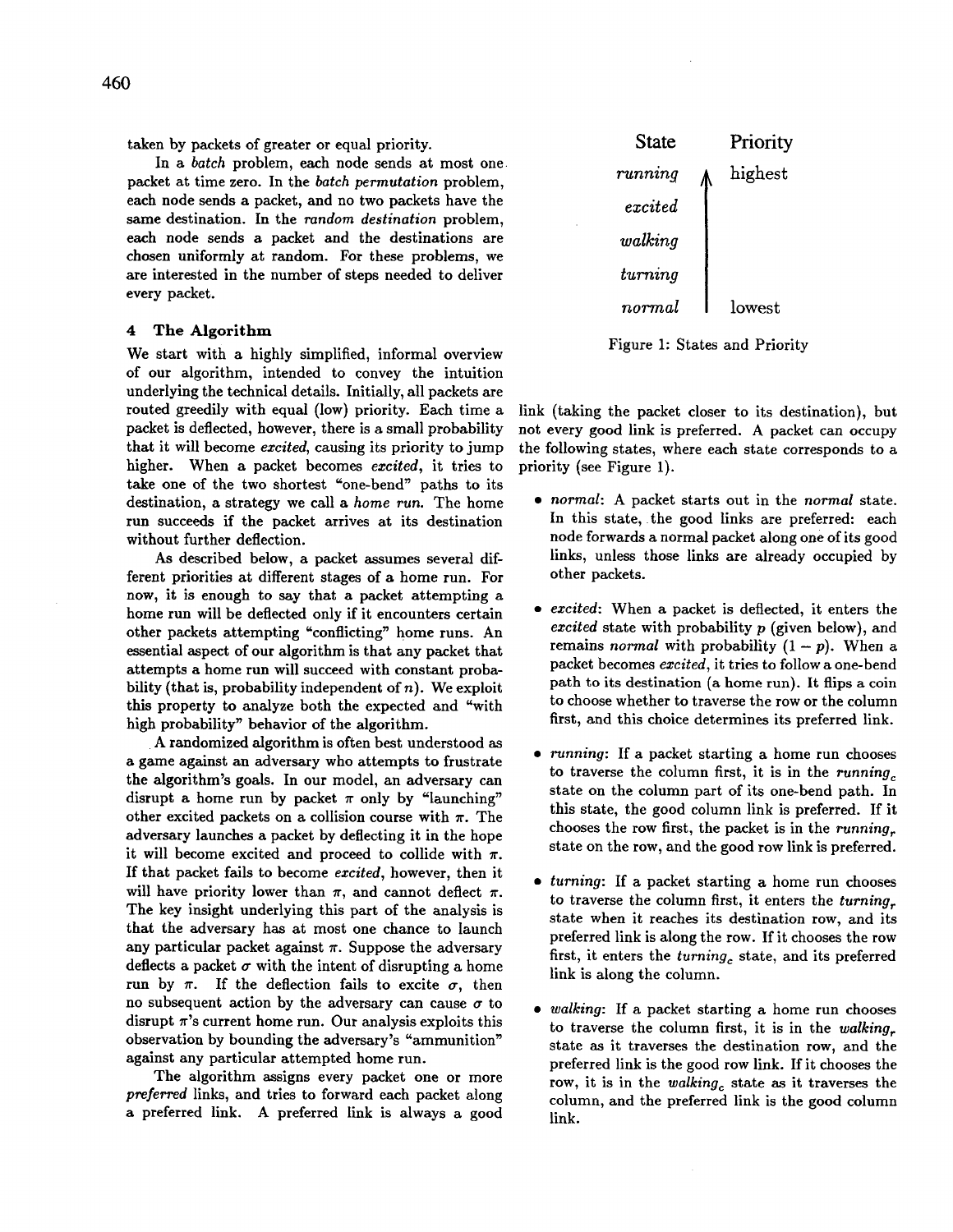

Figure 2: A Home Run: column-first and row-first traversals

If, at any point, the packet is unable to follow its onebend path, it re-enters the *normal* state, and the node attempts to forward it along a good link. If a restricted packet becomes *excited*, it enters the *walking*<sub>r</sub> or *walking*, state directly. Figure 2(a) shows the progression of states for a packet that chooses to traverse the column first, and Figure 2(b) the row first.

If an excited packet were always to choose to traverse its row first, then the problem complexity would be determined by *me.* By choosing its row or column at random, the complexity is determined by  $\min(m_c, m_r)$ , performing better for problems where rows are congested but columns are not, and vice versa.

We use *running* to denote either the *running* or *running*, states when the distinction is unimportant, and similarly for the other dual states.

At each step, a node greedily routes up to four arriving packets. Each deflected incoming packet is marked *excited* with probability p. The node then routes each of the packets in priority order. If the packet can take its preferred link, it is forwarded along that link. Otherwise the packet's priority is either reduced to *normal,* or if it is already *normal,* it is forwarded along any unoccupied link.

Two packets with the same preferred link are said to *conflict.* Conflicts between packets in the same states are resolved arbitrarily. Note that some states never conflict: for example, a packet in the *running*, state will never conflict with a packet in the *running*, state. This algorithm is greedy because a packet fails to follow any of its good links only if other packets are traversing these links.

Our algorithm is parameterized by  $p$ , the probability that a deflected packet becomes *excited.* Different values of p yield different behaviors. In the next section, we analyze the behavior of a single packet leaving p unbound. In Section 6, we compute the expected time needed for a single packet to reach its destination. With a proper choice of  $p$ , we can achieve an  $O(n)$  expected time. In Section 7, we turn our attention to the time needed to solve a batch problem. With a proper (timedependent) choice of p, we can achieve  $O(m \ln n)$  time with high probability.

# 5 Single-Packet Analysis

We now analyze the probability that a packet  $\pi$  will complete a home run. When analyzing the behavior of  $\pi$ , we make use of the following *adversary*. Each time  $\pi$  becomes *excited*, the adversary is allowed to place the other packets at nodes in the mesh, and to choose their destinations, subject only to the constraint that no more than  $m_r$  or  $m_c$  packets can have destinations in the same row or column as  $\pi$ . The probability that an *excited* packet will complete a home run against such an adversary is a lower bound for that probability in any actual execution.

Without loss of generality, assume the packet's destination is down and left from the packet's current position. Also without loss of generality, assume the packet chooses the *running*<sub>c</sub> state (the *running*<sub>r</sub> state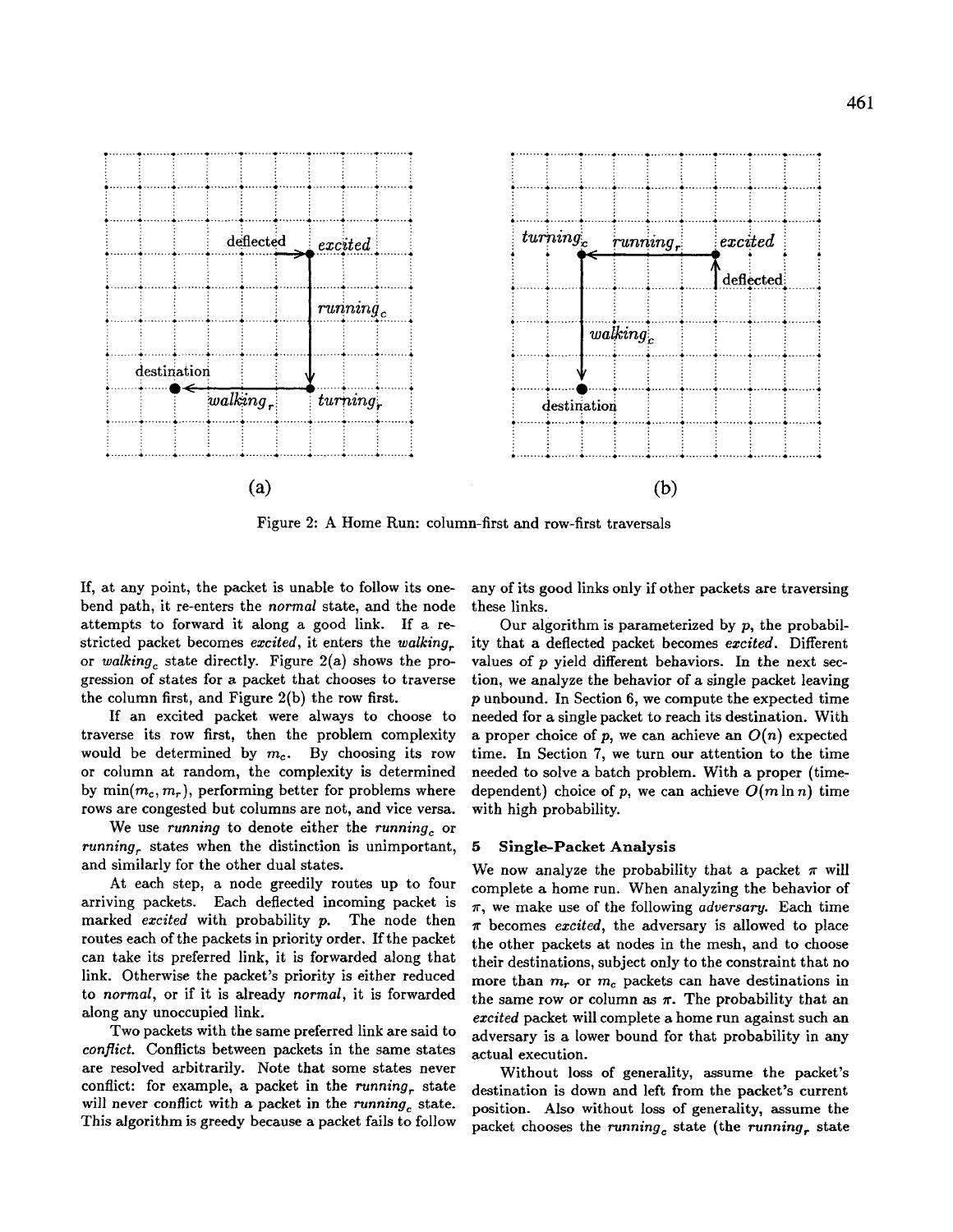is symmetric). The case where the packet is restricted (already on its destination row or column) is considered below as a special case.

Recall that a deflected packet becomes excited with probability p. We will derive lower bounds on the probability for "good things" happening in terms of  $p$ , and then use these bounds to motivate our choice for p.

LEMMA 5.1. *The probability that a particular node contains no excited packet is at least*  $p' := (1-p)^4$ .

*Proof.* A packet becomes *excited* only if it was deflected in the preceding step, with probability p. It will fail to become *excited* with probability at least  $1 - p$ . Since a node contains at most four packets, all four will fail to become *excited* with probability at least  $(1-p)^4$ .

LEMMA 5.2. *An excited packet follows its preferred link and enters the running state with probability at least*   $(1-p)^{4n}$ .

*Proof.* Consider node  $(x, y)$  at time t. Our priority assignment guarantees that an *excited* packet can be deflected only by another *excited* packet, or by a *running*  packet.

- By Lemma 5.1, the probability that node  $(x, y)$  has no *excited* packet at time t is at least p'.
- Recall that we assume (WLOG) the packet's preferred link is in the down direction.. A conflicting packet in the *running<sub>c</sub>* state must have become *excited* at node  $(x, y + d)$  at time  $t - d$  for it to be in the *running<sub>c</sub>* state at node  $(x, y)$  at time t, for  $1 \leq d \leq n-y-1$ . By Lemma 5.1, the probability that no packet became *excited* at those nodes and times is at least  $p'^{n-1}$ .

In total, the probability the packet will enter the *running* state is at least  $p' \cdot p'^{n-1} = (1 - p)^{4n}$ .

LEMMA 5.3. *A packet in the running state will always proceed along its preferred link.* 

*Proof.* Our priority rules ensure that a packet in the *running* state can be deflected only by another packet in the *running* state. Any *running* packet whose preferred link is (say) down, must have arrived from the up link. At most one packet could have arrived on the up link, so at most one running packet prefers to exit on the down link, and no deflection can occur.

LEMMA 5.4. *A packet*  $\pi$  *in the turning state successfully enters the walking state with probability at least*   $(1-p)^{4n+m_r}$ .

*Proof.* Consider node  $(x, y)$  at time t. Assume (WLOG) the packet arrived from the up link, and prefers the left link. Our priority rules ensure that this packet can be deflected only by an *excited* packet, a *running*, packet arriving from the right link, a *walking*, packet arriving from the right link, or by a *turning* packet arriving from the down link.

- By Lemma 5.1, there is no *excited* packet at node  $(x, y)$  at time t with probability at least p'.
- A conflicting packet in the *running*, state must have become *excited* at node  $(x+d, y)$  at time  $t-d$ for it to be in the *running*<sub>r</sub> state at node  $(x, y)$  and time t, for  $1 \leq d \leq n-x-1$ . As in the proof of Lemma 5.2 the adversary will fail to excite all such packets with probability at least  $p'^{n-1}$ .
- Suppose packet  $\sigma$  conflicts with  $\pi$  at time t while  $\sigma$  is in the *turning*, or *walking*, states. Packet  $\sigma$  must have become excited at some time  $t - d$ , and traversed d links to collide with  $\pi$ , all without being deflected. Packet  $\sigma$  was deflected at time  $t - d$  at distance d from  $\pi$ . The key observation is that if  $\sigma$  failed to become excited at that step, then it will never catch up to  $\pi$  in time to deflect it. From the adversary's point of view,  $\sigma$  had only one chance to become excited in a way that can threaten  $\pi$ . If it fails to become excited, then  $\sigma$ is no longer a threat to  $\pi$ . Because  $\pi$  is already on its destination row, there are at most  $m_r - 1$ potentially conflicting packets. Therefore, with probability at least  $(1-p)^{m_r}$ , there is no conflicting packet in either the *turning*, or *walking*, state at node  $(x, y)$  at time t.

In total, the probability a *turning* packet will successfully become *walking* is at least  $p' \cdot p'^{n-1} \cdot (1-p)^{m_r} =$  $(1-p)^{4n+m_r}$ .

The symmetric lemma holds for  $m_c$ .

LEMMA 5.5. *A packet in the walking state arrives at its destination with probability at least*  $(1-p)^{4n}$ .

*Proof.* Consider node  $(x, y)$  at time t. Assume (WLOG) that the packet's preferred link is the left link. Our priority rules imply that the packet can be deflected only by a packet in the *walking, running,* or *excited*  states.

• The *walking* packet arrives from the right link and prefers to exit on the left. A conflicting packet in the *running* or *walking* state must also have come from the right link, which cannot happen. Therefore, the packet will not conflict with another *running* or *walking* packet.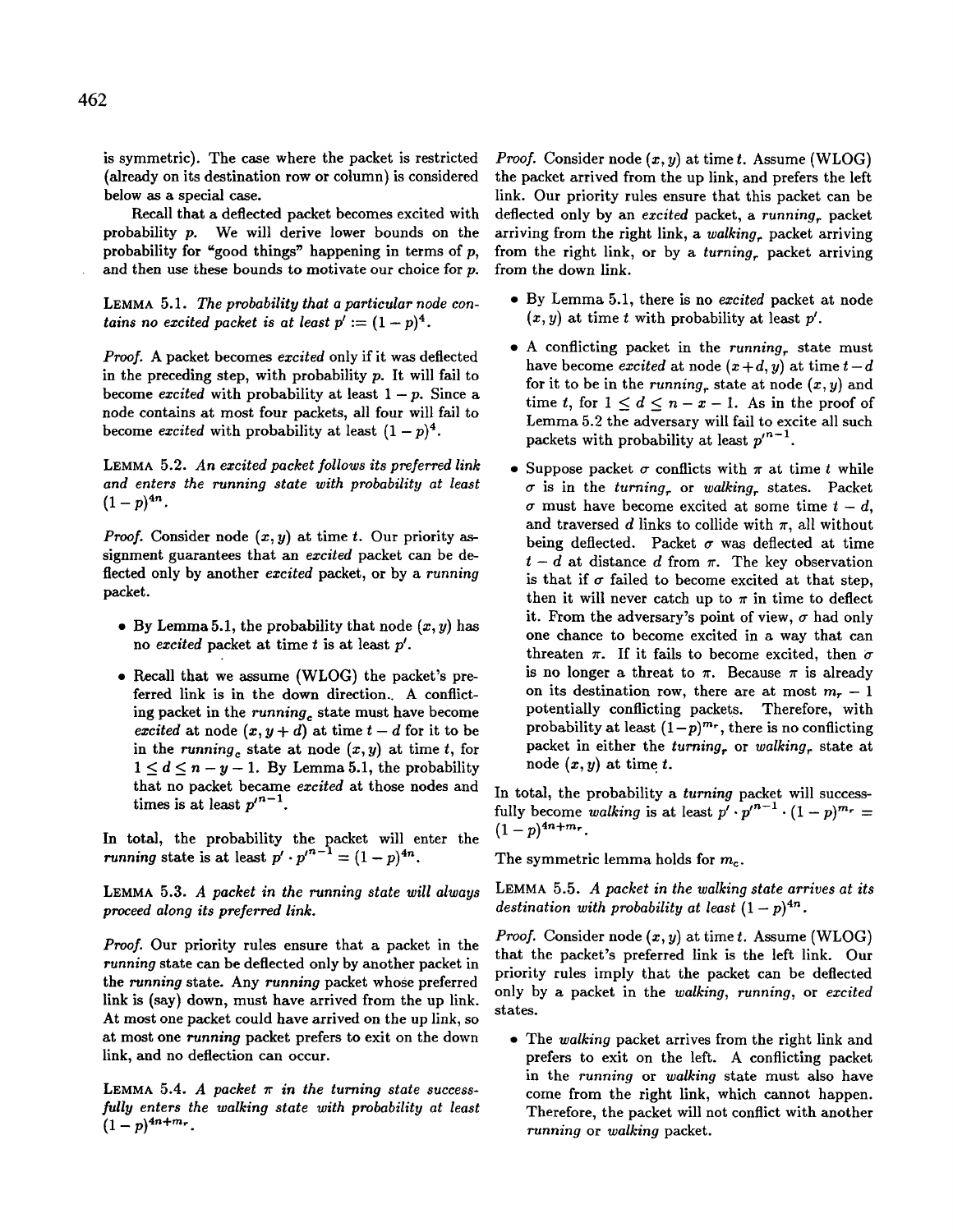• By Lemma 5.2, there is no *excited* packet at node  $(x, y)$  at time t with probability at least p'.

The packet will remain in the *walking* state for at most  $n-2$  nodes before reaching its destination node. Therefore it will complete a home run with probability at least  $p'^{n-2} > (1-p)^{4n}$ .

LEMMA 5.6. If the excited packet  $\pi$  chooses to follow *its good column link, it will complete a home run to its destination with probability at least*  $(1 - p)^{12n+m_r}$ .

*Proof.* The result follows from combining Lemmas 5.2, 5.3, 5.4, and 5.5:

$$
(1-p)^{4n} \cdot 1 \cdot (1-p)^{4n+m_r} \cdot (1-p)^{4n} = (1-p)^{12n+m_r}.
$$

The symmetric lemma holds for  $m_c$ .

If a packet is restricted (already in its destination row or column) when it becomes *excited,* it immediately tries to enter the *walking* state. The proof of the next Lemma follows the proof of Lemma 5.2.

LEMMA 5.7. *If a restricted packet becomes excited, it succeeds in following the good column (or row) link and entering the walking state with probability at least*   $(1-p)^{4n}$ .

THEOREM 5.1. *An excited packet will complete its home run with probability at least*  $\frac{1}{2}(1-p)^{12n+m}$ .

*Proof.* For unrestricted packets, the proof follows directly from Lemma 5.6, and the fact that the packet chooses each alternative (row-first or column-first) with probability 1/2. For restricted packets, it follows from Lemmas 5.5 and 5.7.

# **6 Expected Case** Analysis

We now analyze the expected number of steps for a specific packet  $\pi$  to arrive at its destination. For now, we assume that the expected number of packets with the same destination row or column is  $n$ . This assumption applies, for example, to the batch permutation and random destination problems.

We make frequent use of the following inequalities. For all n, t, such that  $n \geq 1$  and  $|t| \leq n$ ,

(6.1) 
$$
e^t \left(1 - \frac{t^2}{n}\right) \leq \left(1 + \frac{t}{n}\right)^n \leq e^t.
$$

For all p, k, such that  $0 < p < 1$  and  $k \ge 1$ ,

$$
(6.2) \t 1-p \leq \left(1-\frac{p}{k}\right)^{k}.
$$

We now consider the behavior of the algorithm when p, the probability of becoming *excited* after a deflection, is 1/13n.

LEMMA 6.1. If the packet  $\pi$  is in the excited state, it *will complete a home run with probability at least* 1/4e.

*Proof.* By Theorem 5.1, the probability of a home run is at least  $\frac{1}{2}(1 - p)^{12n+m}$ . With  $p = 1/13n$  and  $m = n$ , and by applying Equation 6.1 we have

$$
\frac{1}{2}(1-p)^{12n+m} = \frac{1}{2}\left(1-\frac{1}{13n}\right)^{13n} \ge \frac{1}{2}\frac{1}{e}\left(1-\frac{1}{13n}\right) \ge \frac{1}{2}\frac{1}{2e}.
$$

LEMMA 6.2. *Each time a packet is deflected, it completes a home run to its destination with probability at least 1/52en.* 

*Proof.* Let  $\pi$  be a deflected packet that gets *excited* with probability p. According to Lemma 6.1 it will complete a home run with probability at least 1/4e. Therefore, the probability for completing a home run after a deflection is  $p \cdot 1/4e = 1/52en$ .

LEMMA 6.3. If a packet  $\pi$  is deflected x times, then it *will reach its destination in at most*  $2x + 2n - 2$  *steps.* 

*Proof.* Initially, the distance from  $\pi$  to its destination is no more than  $2n - 2$ . Each time  $\pi$  is deflected, the distance increases, and each time it follows a good link, it decreases.

We now show that the expected number of steps for a single packet to reach its destination is optimal.

THEOREM 6.1. *The expected number of steps for a packet to arrive at its destination is O(n).* 

*Proof.* Let  $q = 1/52en$  be the probability to do a home run after a deflection, such as calculated in Lemma 6.2. The expected number of deflections is given by

$$
\sum_{x=1}^{\infty} x \cdot \Pr\{\text{exactly x deflections}\} = \sum_{x=1}^{\infty} x \cdot q \cdot (1-q)^{x-1}
$$

$$
= \frac{q}{(1-(1-q))^2}
$$

$$
= \frac{1}{q}.
$$

Therefore, the expected number of deflections is 52en. By Lemma 6.3, we have an expected number of  $2(52en) + 2n - 2$  steps.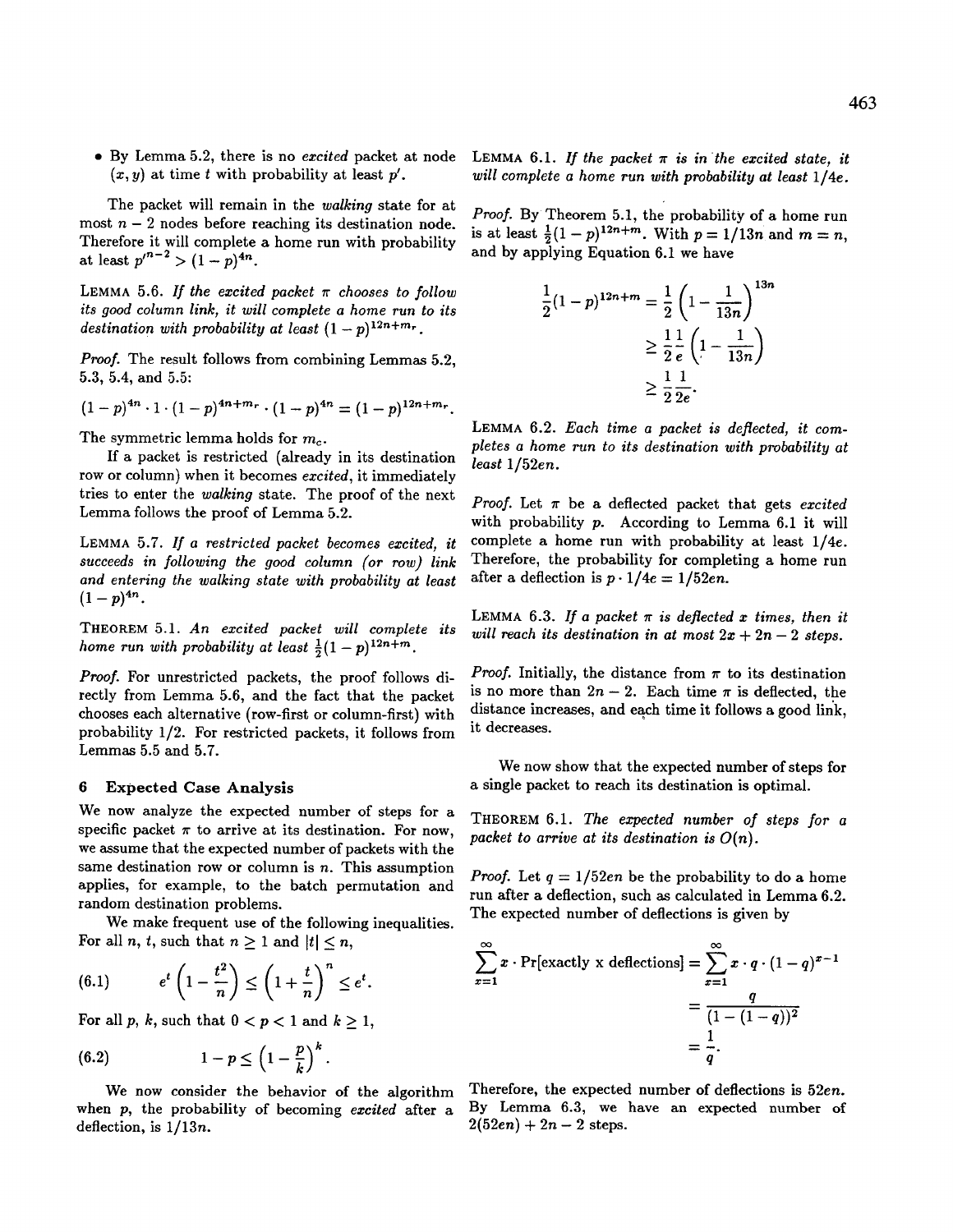# 7 Analysis "with High Probability"

In this section we show that with a proper choice of p, all packets will be delivered within time  $O(m \ln n)$ with high probability (meaning with probability at least  $1 - 1/n$ . The challenge here is that we assume that nodes do not know m, the instance-specific measure of congestion. The key technique here is to allow  $p$  to vary with time, ensuring that  $p$  lies within the "right" range sufficiently long to guarantee timely delivery. If the value of  $m$  were known to the algorithm,  $p$  could be constant (and approximately *l/m).* 

We will use the following constants.

$$
c = 36e
$$
  
\n
$$
t_0 = c'm \ln n + 2n
$$
  
\n
$$
c' = 39c
$$
  
\n
$$
t_1 = 3c'm \ln n
$$

Let the probability  $p$  that a deflected normal packet becomes *excited* be the following function of time:

$$
p(t) := c \ln t / t.
$$

Notice that when  $t$  lies in the range  $t_0$  to  $t_1$ , the value of  $p(t)$  is approximately  $1/m$ , the desired value.

LEMMA 7.1. If packet  $\pi$  becomes excited at time  $t \geq t_0$ , *then the probability of completing a home run is at least*  1/4e.

*Proof.* Any packet conflicting with  $\pi$  must have started its home run attempt at most  $2n$  steps before  $\pi$ . The probability that such a packet became *excited was p' <*   $p(t_0 - 2n) = c \ln(c'm \ln n)/(c'm \ln n)$ . By Theorem 5.1, the probability of a home run is at least  $\frac{1}{2}(1-p')^{12n+m}$ . Since  $n \leq m \leq 4n^2$ , by taking n to be sufficiently large that  $4c' \ln n < n$ , and by applying Equation 6.1 we have

$$
\frac{1}{2}(1-p')^{12n+m} \ge \frac{1}{2}\left(1 - \frac{c\ln(c'm\ln n)}{c'm\ln n}\right)^{13m}
$$

$$
> \frac{1}{2}\left(1 - \frac{3c\ln n}{c'm\ln n}\right)^{13m}
$$

$$
\ge \frac{1}{2}\left(1 - \frac{1}{13m}\right)^{13m}
$$

$$
\ge \frac{1}{2}\frac{1}{e}\left(1 - \frac{1}{13m}\right)
$$

$$
\ge \frac{1}{2}\frac{1}{2e}.
$$

LEMMA 7.2. *Each time t (with t<sub>0</sub>*  $\leq t \leq t_1$ *) a packet is deflected, it will complete a home run with probability at least c/12eelm.* 

*Proof.* The probability of getting excited is at least

$$
p(t_1) = c \ln(3c'm \ln n)/3c'm \ln n
$$
  
> 
$$
c \ln n/3c'm \ln n
$$
  
= 
$$
c/3c'm.
$$

The probability of completing a home run when getting excited is according to Lemma 7.1 at least 1/4e. Therefore, the probability of having a home run when being deflected is at least  $c/3c'm \cdot 1/4e = c/12ec'm$ .

LEMMA 7.3. With probability at least  $1-1/n^3$ , a packet *will reach its destination in t<sub>1</sub> steps.* 

*Proof.* By Lemma 7.2, each time that a packet  $\pi$  is deflected in the time interval  $[t_0, t_1]$ , packet  $\pi$  will complete a home run with probability at least *c/12ec'm.* Because the adversary is allowed to redistribute the other packets at each deflection, successive probabilities are independent. By Lemma 6.3, the number of deflections that can fit in the time interval  $t_0 \leq t \leq t_1$  is at least  $x = (t_1 - t_0 - 2n)/2 = m \ln n (3c' - c')/2 = c' m \ln n.$ Therefore,  $\pi$  will fail to reach its destination after  $x$  deflections with probability at most  $(1 - c/12ec'm)^x$ . By Equation 6.1 we have

$$
\left(1 - \frac{c}{12ec'm}\right)^x \le \left(1 - \frac{3}{c'm}\right)^{c'm\ln n}
$$

$$
\le e^{-3\ln n}
$$

$$
= 1/n^3.
$$

THEOREM 7.1. *With high probability, all packets reach their destination nodes in at most*  $O(m \ln n)$  *steps.* 

Proof. By Lemma 7.3, a packet will arrive at its destination in  $t_1$  steps with probability at least  $1 - 1/n^3$ .

Since we have made a worst case analysis for each packet by assuming that the adversary can reorganize all other packets whenever one is deflected, we can safely assume that the packets are independent of each other in the analysis.

Therefore, the probability that all packets (at most  $n<sup>2</sup>$ ) will arrive at their destinations within  $t<sub>1</sub>$  steps is at least (by applying Equation 6.2)

$$
\left(1 - \frac{1}{n^3}\right)^{n^2} = \left(1 - \frac{1/n}{n^2}\right)^{n^2}
$$

$$
\geq 1 - \frac{1}{n}.
$$

### **8 Applications**

For the batch permutation problem,  $m = n$ , and for the random destination problem, it can be shown that  $m = O(n)$  with high probability. From Theorem 7.1, we have the following corollary.

COROLLARY 8.1. *For the batch permutation or random destination problem, with high probability, all packets reach their destination nodes in at most O(n* In *n) steps.*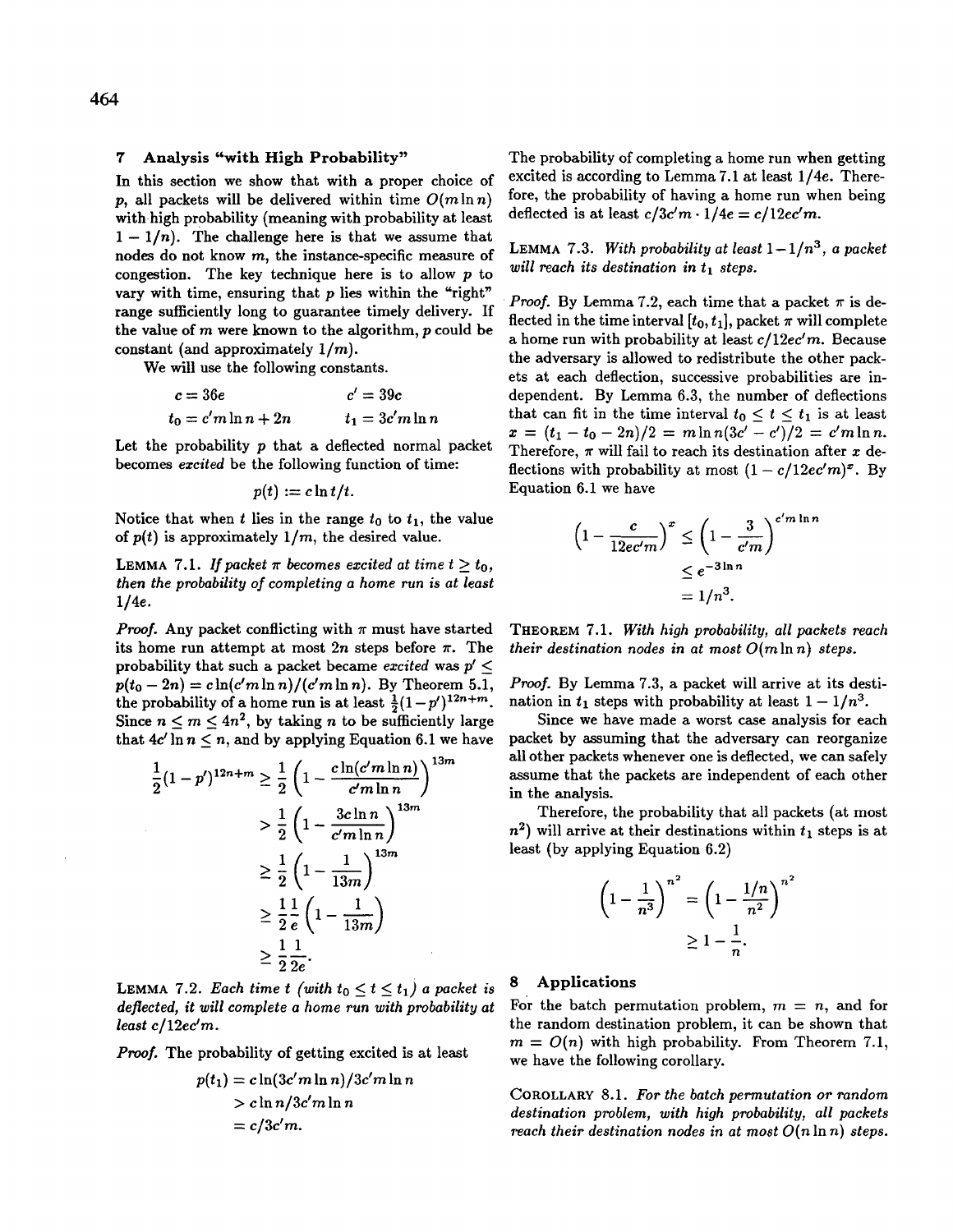Consider the following *rectangle routing problem.*  There are  $n^2$  packets whose destinations are distributed uniformly within a  $w \times h$  rectangle, and all packets originate outside the rectangle. Uniform distribution means that every node within the rectangle is the destination of  $\Theta(n^2/wh)$  packets. Assume (WLOG) that  $w \geq h$ . Theorem 7.1 says that our algorithm finishes in  $O(h \cdot n^2/wh \cdot \ln n) = O(n^2/w \cdot \ln n)$  steps with high probability.

Mansour and Patt-Shamir [15] have noted that there is a trivial lower bound for problems of this kind:  $\Omega(d_{max} + W)$ , where  $d_{max}$  is the maximum distance any packet must traverse, and W is the *network bandwidth lower bound* (defined as the maximum, over all node subsets S, of the number of packets with destination in  $S$  divided by the number of links leading to  $S$  from nodes not in S. For our  $w \times h$  size rectangle routing problem,  $W = n^2/(2w + 2h) = \Theta(n^2/w)$ . Thus with high probability our algorithm is  $O(\ln n)$ -competitive with the trivial lower bound for this class of problems.

### 9 Discussion

Our results apply almost verbatim to the  $n \times n$  torus. The only difference is that distances are smaller on a torus: any two nodes are at most  $n$  links apart instead of 2n. As a result, some of the constants are smaller for the torus, reducing the complexity measures by a constant factor.

One important open problem is how to analyze dynamic problems, where packets are inserted into the network at a steady rate (not just at time zero). We think that techniques similar to those proposed by Broder and Upfal [8] are promising.

An interesting issue related to the rectangle routing problem concerns problems in which destinations are assigned in a non-uniform way.

We have been using the value  $m$  as an estimator for the inherent difficulty of a batch routing problem. The relation of m with the known lower bound  $\Omega(d_{max} + W)$ remains imperfectly understood. It would be interesting to derive an algorithm whose complexity was expressed directly in terms of the lower bound instead of m.

# Acknowledgments

We are grateful to Gopal Panduragan, Eli Upfal, and the referees.

### References

[1] A. S. Acampora and S. I. A. Shah. Multihop lightwave networks: a comparison of store-and-forward and hotpotato routing. In *Proc. IEEE INFOCOM*, pages 10-19, 1991.

- [2] A. Bar-Noy, P. Raghavan, B. Schieber, and H. Tamaki. Fast deflection routing for packets and worms. In *Proceedings of the Twelth Annual ACM Symposium on Principles of Distributed Computing,* pages 75-86, Ithaca, New York, USA, August 1993.
- [3] P. Baran. On distributed communications networks. *IEEE Transactions on Communications,* pages 1-9, 1964.
- [4] I. Ben-Aroya, T. Eilam, and A. Schuster. Greedy hot-potato routing on the two-dimensional mesh. *Distributed Computing,* 9(1):3-19, 1995.
- [5] I. Ben-Aroya, I. Newman, and A. Schuster. Randomized single-target hot-potato routing. *Journal of Algorithms,* 23(1):101-120, April 1997.
- [6] A. Ben-Dor, S. Halevi, and A. Schuster. Potential function analysis of greedy hot-potato routing. *Theory of Computing Systems,* 31(1):41-61, January/February 1998.
- [7] A. Borodin, Y. Rabani, and B. Schieber. Deterministic many-to-many hot potato routing. *IEEE Transactions on Parallel and Distributed Systems,* 8(6):587-596, June 1997.
- [8] A. Broder and E. Upfal. Dynamic deflection routing on arrays. In *Proceedings of the Twenty-Eighth Annual A CM Symposium on the Theory of Computing,* pages 348-358, May 1996.
- [9] U. Feige and P. Raghavan. Exact analysis of hotpotato routing. In IEEE, editor, *Proceedings of the 33rd Annual Symposium on Foundations of Computer Science,* pages 553-562, Pittsburgh, PN, October 1992. IEEE Computer Society Press.
- [10] A. G. Greenberg and J. Goodman. Sharp approximate models of deflection routing. *IEEE Transactions on Communications, 41(1):210-223, January 1993.*
- [11] B. Hajek. Bounds on evacutation time for deflection routing. *Distributed Computing,* 1:1-6, 1991.
- [12] W. D. Hillis. *The Connection Machine.* MIT press, 1985.
- [13] Ch. Kaklamanis, D. Krizanc, and S. Rao. Hot-potato routing on processor arrays. In *Proceedings of the 5th Annual ACM Symposium on Parallel Algorithms and Architectures,* pages 273-282, Velen, Germany, June 30-July 2, 1993. SIGACT and SIGARCH.
- [14] M. Kaufmann, H. Lauer, and H. Schroder. Fast deterministic hot-potato routing on meshes. In Springer-Verlag, editor, Proc. of the 5th International Sympo*sium on Algorithms and Computation (ISAAC}, Lecture Notes in Computer Science,* volume 834, pages 333-341, 1994.
- [15] Y. Mansour and B. Patt-Shamir. Many-to-one packet routing on grids. In *Proceedings of the Twenty-Seventh Annual A CM Symposium on the Theory of Computing,*  pages 258-267, 29 May-1 June 1995.
- [16] N. F. Maxemchuk. Comparison of deflection and store and forward techniuques in the Manhattan street and shuffle exchange networks. In *Proc. IEEE INFOCOM,*  pages 800-809, 1989.
- [17] I. Newman and A. Schuster. Hot-potato algorithms for